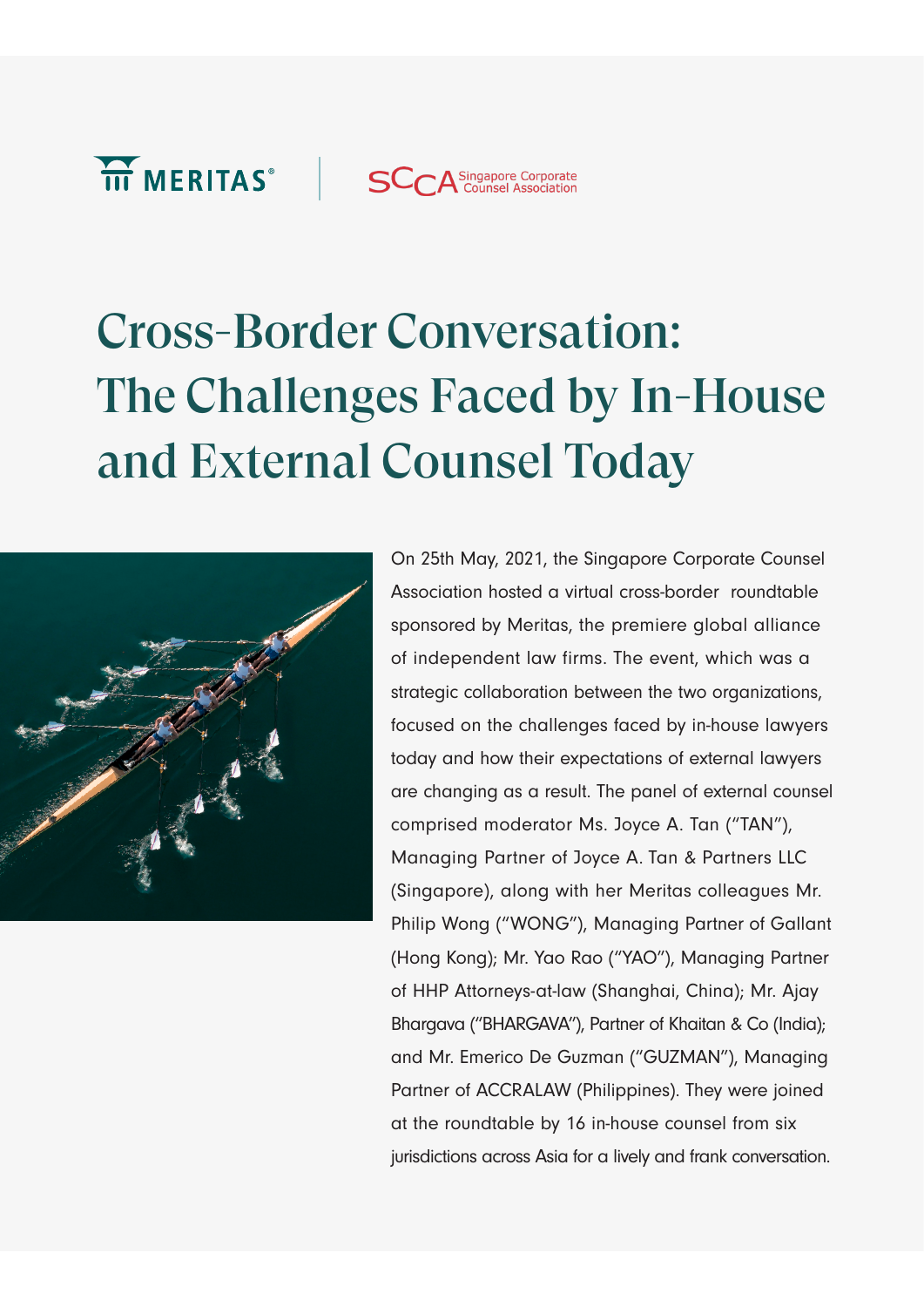## Key Takeaways

Premium on Experience, Specialized Expertise, & Practical Advice

According to Ms. Arlene Lapuz Ureta ("URETA"), Senior Legal Counsel of Nissan (Philippines), in-house counsel are likely to seek out external lawyers for practical and specific expertise and turn to those they trust and who understand their needs and challenges. URETA shared that she often uses external lawyers for compliance issues involving contractual obligations, as well as for litigation risk management, which require immediate advice on specific concerns. "That's where outside counsel will matter and can be easily justified because they have the expertise," she said.

Chiming in on this from the external counsel perspective, BHARGAVA said, "Clients come to us because they believe we have the right experience, knowledge bank, and availability to help them." He added, "We handle a variety of matters, we have a lot of exposure, and we have the ability to gather all that knowledge better than our GC friends. We know our environment and the landscape, and our knowledge can add value. We can provide practical solutions."

These days, those characteristics are particularly important in global matters. "External counsel bring in subject matter expertise in multiple jurisdictions," commented Ms. Sudha Hooda ("HOODA"), Legal Director of Nvidia Graphics Pvt Ltd (India). "Where there is specific advice or assistance required across borders, external counsel are great resources."

YAO pointed out that 2020 was a very unusual year in China, not just because of COVID but because of a major legal change, namely the implementation of the Civil Code, which is modernizing the legal system in China. There is also a new bankruptcy wave and many new compliance requirements such as data protection. He explained that the best way for a law firm to compete on the Chinese mainland is by offering straightforward, practical advice to ensure the client gets its desired result.

## Need for Flexibility & Pragmatism

In-house counsel also increasingly seek flexibility and responsiveness, given the changing demands posed by the pandemic and other factors. "Each and every client these days will run to us at any hour of the day on matters involving breaches of contract due to quarantine extensions and the obligations when they can't meet deadlines or face other risks because of COVID-19," said GUZMAN. He noted that management at ACCRALAW (Philippines) tells its lawyers to be available and flexible so they can address a client's needs quickly, especially during these times, and keep the all-important lines of communication open.

Mr. Deepak Acharya ("ACHARYA"), General Counsel of Wipro (India) said his three critical challenges during the pandemic have been, first, making sure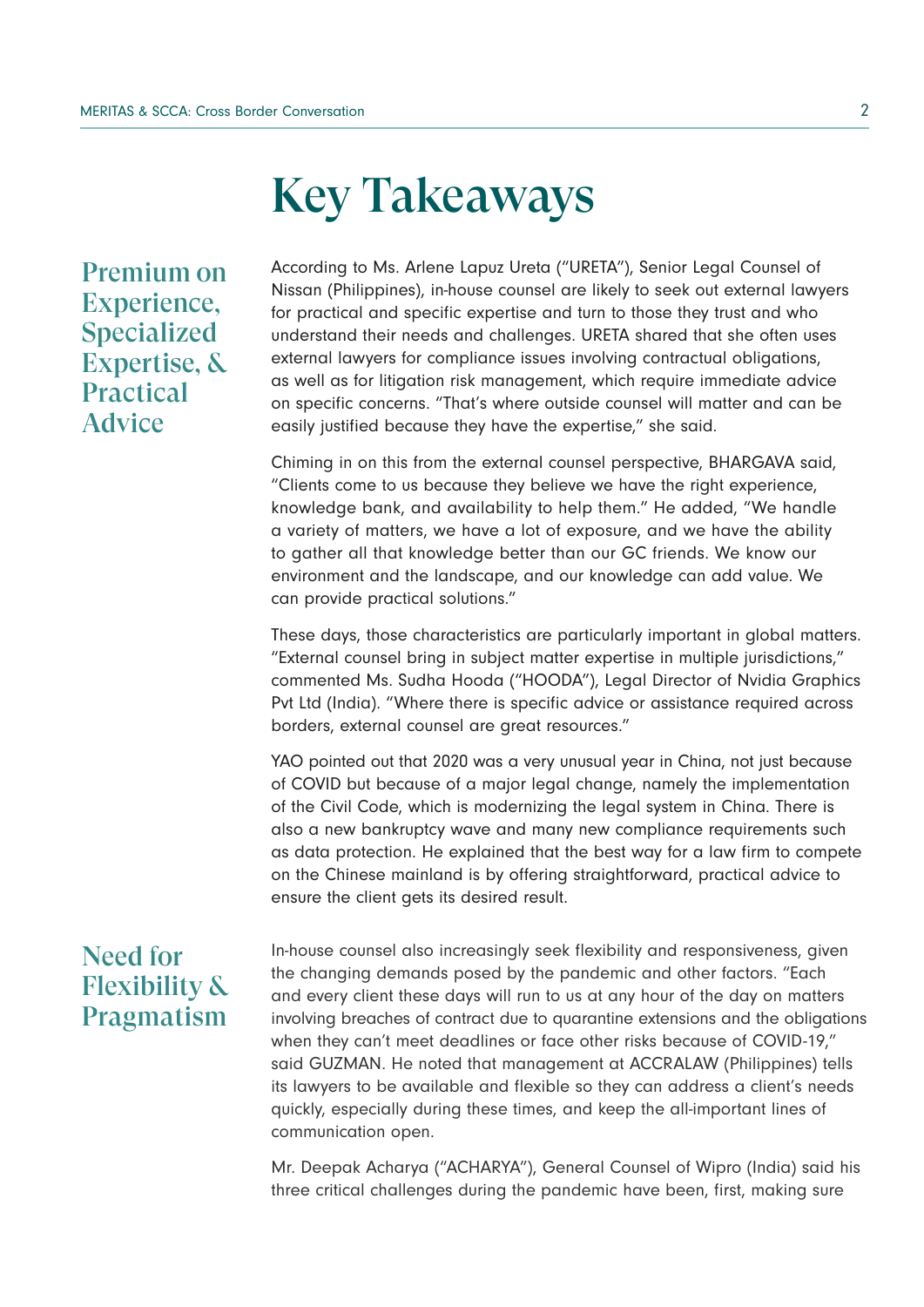that the firm's personnel are safe and have all the support they need to deal with the COVID crisis; second, the difficulty of collaborating and serving internal client needs without meeting face to face and without the opportunity to read body language; and third, managing business risks during a time when it is difficult to gauge comfort levels due to remote communication. "It's been a challenge to fully understand the risks we take as an organization and how we assess those risks," ACHARYA said.

Mr Rajeev Chopra ("CHOPRA"), Managing Director of Accenture (India) pointed out that in-house lawyers increasingly find their roles encompassing far more than merely giving legal advice. This has been particularly true during the pandemic. To demonstrate the point, CHOPRA said his focus has been on managing crises with compassion and commitment. "I've been in forums with senior colleagues on the India Leadership Committee where the focus has been to develop human resilience—the ability to adapt and engage through difficult times and leading with more compassion and responsibility," he said. As a result, when he seeks out a law firm or another legal services provider, he looks for someone who can prioritize and offer practical, pragmatic advice.

## The Value Equation & Trust

Mr. Michael Zhu ("ZHU"), General Counsel of Mercedes-Benz (Taiwan) said the need for an external lawyer depends on the specific concern or goals at hand. He noted that in this volatile time it can be particularly difficult to convince management, who are focused on business decisions and P&L, of the need for external legal advice. With so many competing projects, in-house counsel has to persuade the CEO of the need to hire external counsel. "We have to work with outside counsel to demonstrate value," ZHU said.

On the other hand, external counsel can help persuade management of the need for external legal services. It is often difficult to discuss risk with corporate management, since it is something that may or may not be realized in the future. "This mindset makes them reluctant to allocate resources to Legal," said Mr. Charlie Chiu ("CHIU"), Legal Counsel of Fresenius Medical Care (Taiwan). External counsel can educate them by sharing case studies and stressing government enforcement actions.

WONG added that external lawyers are dealing with the same concerns about value, but from a different perspective. "We understand the need to pay less for the same quality of service, but in reality, it is quite difficult," he said. Expectations for lower prices come with demands for very quick service, which means overtime. "The issue becomes whether or not the price is sufficient to retain the young and bright minds in the law firm and whether the workload for the lawyers is too heavy that the risk of negligence will increase. It boils down to risk management. We have to try hard to make sure in-house counsel and external counsel work as a team, to provide the best service while letting us retain our talent."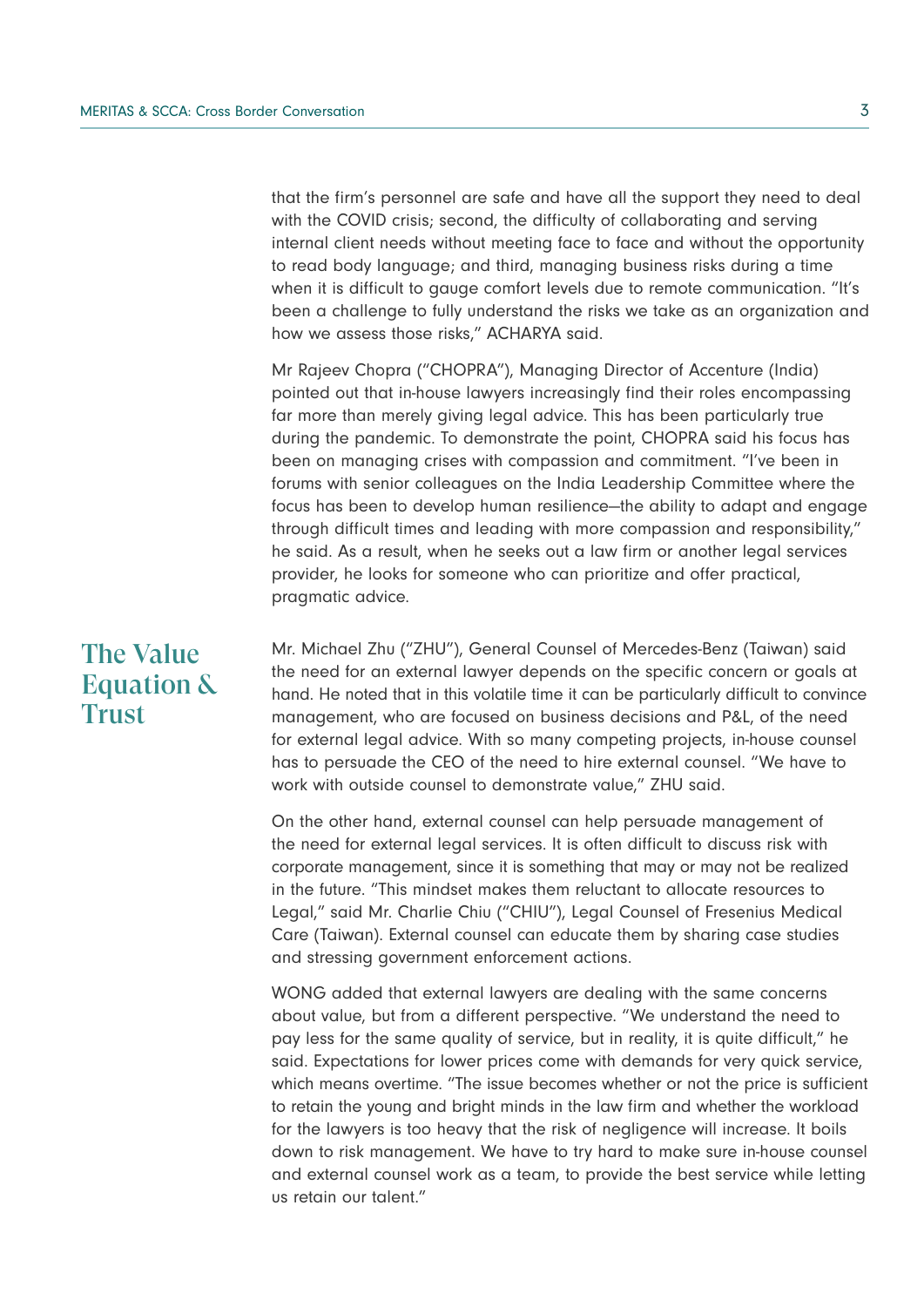"There's always that tension between keeping the work internally or throwing it out to external counsel," agreed Ms. Fina Tantuico ("TANTUICO"), Legal Counsel of F&J Prince Holdings Corporation (Philippines). The existence of this tension resonated with Mr. Roberto Figueroa ("FIGUEROA"), Senior Vice-President and General Counsel of HSBC (Philippines), who emphasized the importance of building trust for the client's assurance that its interests would be prioritized at all times, such as over opportunities for billing by external counsel. "If this trust exists, GCs will have confidence that the firm will always act in the best interest of the client," said FIGUEROA.

TAN raised the controversial issue of whether it is time to reconsider billing by the hour, and questioned if this is the only business model that will work for a law firm. TAN noted that the difficulty lies in in-house counsel wanting to know upfront exactly what will be payable, while external counsel is not necessarily able to predict how much time or resources a project will consume.

Interestingly, Mr. Raymond Goh ("GOH"), Group General Counsel, International, of China Tourism Group Corporation Limited (Hong Kong) had a different perspective on the matter of costs versus value. "I would not encourage firms to submit unrealistic fee estimates during the bidding process, hoping to get selected and subsequently trying to secure additional fees as the matter progresses," he said. "Sophisticated clients understand that you get what you pay for. I would encourage firms to build in a comfortable buffer in their fee estimates, because once the numbers are set, it can be extremely difficult to change them. We focus on firms that can deliver the desired results within the timeframe that we are operating under, and if they tend to charge more than other firms for this, that's fine." GOH urged law firms, "We are extremely performance and results-driven. Don't worry too much about whether your fee estimate is higher or lower than the other firms, just give us your most competitive package and leave the internal deliberations to us."

Noting the "interesting and refreshing discussion" generated at the roundtable, Dr. Ashok Sharma ("SHARMA"), Founder and CEO of FICL (India), observed that the tension between cost and value has been compounded by the pandemic. "There is more pressure on law firms and GCs to deliver at a lesser cost due to loss of business," he said. SHARMA expressed that it has become a delicate balancing act.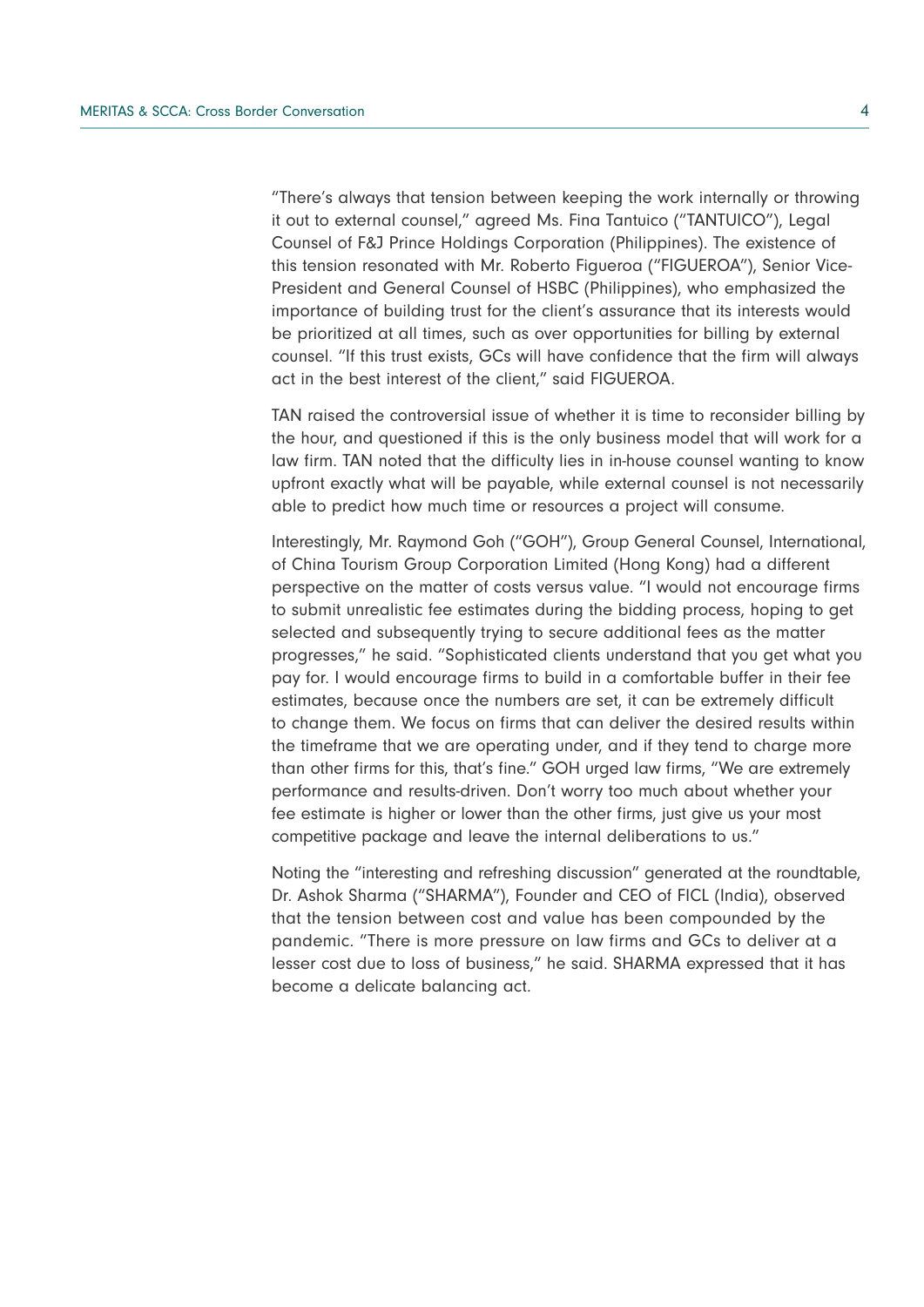## **Choosing External** Legal Service Providers & Relationships

A poll taken during the event found that 42% of General Counsel in attendance have procured legal services from external providers other than law firms, often using more than one type of service provider. Out of the group who said they did, 60% engaged alternative legal service providers ("ALSPs"), followed by accounting firms (50%), then locum lawyers or freelancers (20%), with 30% saying they have used other types of service providers or solutions.

In some cases, the decision to opt for a service provider other than a law firm has had



to do with the strength of relationships. As explained by Mr. Daniel Choo ("CHOO"), Associate General Counsel APAC of Bruker (Singapore), the law firm that has the pre-existing relationship with the client enjoys the upper hand. CHOO said that the law firm's familiarity with and understanding of the client's business also enables the law firm to provide meaningful solutions to the client, so that his company has not found the need to move away from law firms for legal services.

Mr. Rajendra Lade ("LADE"), General Manager (Legal) of Hindustan Petroleum Corporation Ltd. (India), echoed CHOO's emphasis on the value of relationships. He explained that sometimes engaging single advocates in preference to law firms is partly due to the cost but also because of long-term individual relationships. LADE explained that many times a lawyer who had been working on the company's matters for a long time, then becomes very familiar with its affairs while working with the external law firm retained by the company, but subsequently leaves that law firm to start out on his or her own. Such a lawyer's understanding of and long-term familiarity with the company's affairs would make it attractive for the company to continue working with him or her when he/she starts an individual practice. Hence, in such cases preference goes to the single advocate over the larger law firm.

Sometimes the choice of legal service provider is driven by the specialist advice or representation required by the client. Mr. Rajendra Misra ("RAJENDRA"), Executive Vice President & General Counsel of The Indian Hotels Company Limited (India), said he would be likely to go to a practitioner with an individual practice if that person has specialized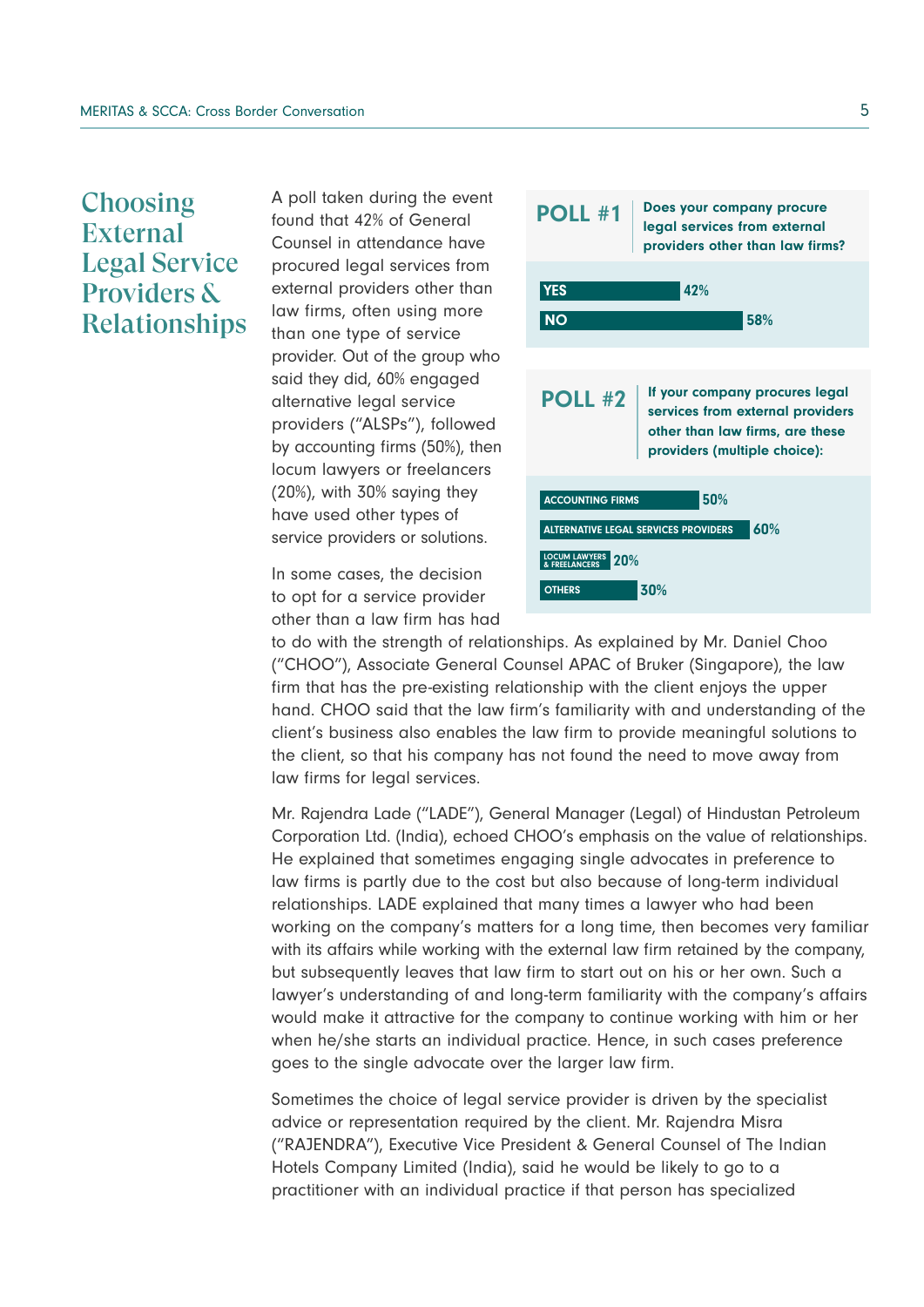knowledge about a subject on which he wanted advice. Similarly, "there are ALS providers that have made a market for themselves on contract management or compliance management or tracking litigation across the country," he said. "These are areas where I would be going to an ALS instead of a law firm for support." He added that some practitioners beyond law firms have also demonstrated nimbleness and agility, another attractive quality.

CHOPRA mentioned that he looks to service providers such as accountants or ALSPs to supplement the work a law firm does. "They bring that finesse which oftentimes law firms tend to miss," he said.

YAO shared that law firms in mainland China are facing more competition from ALSPs, as well as from artificial intelligence. Big Chinese companies, especially those with a large number of standardized contracts, such as in the insurance industry, are developing their own AI systems to review contracts, for example, and turn to law firms only for the really difficult, cross-border contract matters. "If we want to meet the needs of the clients, we have to leverage our experience and improve our legal knowledge in this fast-changing environment where we compete not only with other lawyers but with other legal services," said YAO.

#### **Technology** Considerations

Another poll conducted during the roundtable asked in-house counsel attendees whether they require external legal service providers to use or adopt any specific technology in providing legal services to their companies. TAN observed anecdotally that some in-house counsel have



more requirements in this area, such as requiring law firms to adjust to the billing platforms or cybersecurity standards of their companies. The poll results showed, however, that this is not as important a factor as had been imagined, with 33% responding that they do prescribe technology requirements for law firms and 67% saying they do not.

For the most part, in-house counsel stressed that they look for law firms that can deliver results rather than those that offer the bells and whistles of technology. "I am not particular about whether firms utilize avant-garde technology or software," said GOH. "To the extent that firms have it, that's great. But we are laser-focused on the end result and client care, and less so on the packaging, marketing, or other nice-to-have items that do not have any material impact on the end result."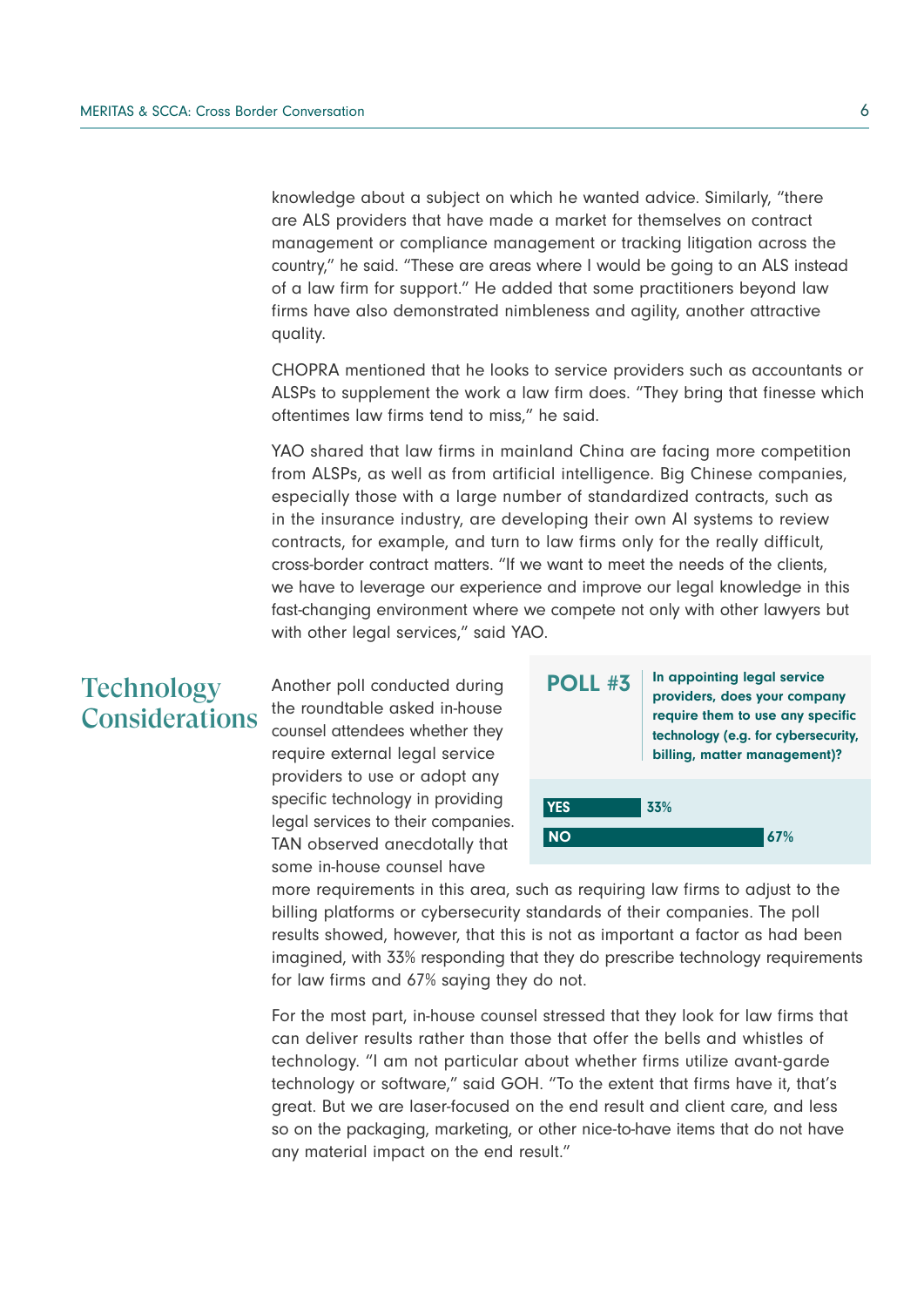Cybersecurity and data protection are the tech areas of most concern to the in-house counsel in attendance. ZHU explained that some major companies want to harmonize their standards in the qualification of vendors. They see external legal services as equal to any other procurement. His company's assessment criteria include a firm's capability to handle and protect data, and it gives them a checklist to state their data deletion policy, cybersecurity measures, firewalls to segregate sensitive information, and the like.

Cybersecurity issues have compounded over the course of the pandemic. ACHARYA noted that cybersecurity is a primary concern for his company, which operates in the IT industry. Preventing cyberbreaches has become more challenging with remote-working protocols, as data located on laptops at home is more difficult to protect.

#### **Conclusion**

TAN concluded the session with thanks to the panelists and attendees for their active participation, candid feedback, and noted that a good relationship between in-house counsel and external lawyers is critical to solving the many issues raised during the roundtable conversation. She recalled FIGUEROA's earlier statement: "Because of that relationship, trust is built."

#### ACKNOWLEDGEMENTS

Special thanks to the following people for their participation of the GC Roundtable and contributing to this report:

#### Singapore Corporate Counsel Association

Rajeev Chopra / Accenture, India

Salma Pir Rasul / ASEAN Society **Philippines** 

Daniel Choo / Bruker

Raymond Goh / China Tourism Group Corporation Limited

Fina Tantuico / F&J Prince Holdings Corporation

Ashok Sharma / FICL, India

Charlie Chiu / Fresenius Medical Care, Taiwan

Rajendra Lade / Hindustan Petroleum Corporation Ltd

Roberto L. Figueroa / HSBC, Philippines

Michael Zhu / Mercedes-Benz, Taiwan

Arlene Lapuz Ureta / Nissan Philippines

Sudha Hooda / Nvidia Graphics Pvt Ltd

Rajendra Misra / The Indian Hotels Company Limited, India

Deepak Acharya / Wipro, India

#### Meritas Law Firms Worldwide

Ajay Bhargava / Khaitan & Co, India

Emerico De Guzman / ACCRALAW, The Philippines

Joyce A. Tan / Joyce A Tan & Partners, Singapore

Philip Wong / Gallant, Hong Kong Yao Rao / HHP Attorneys-at-law, China